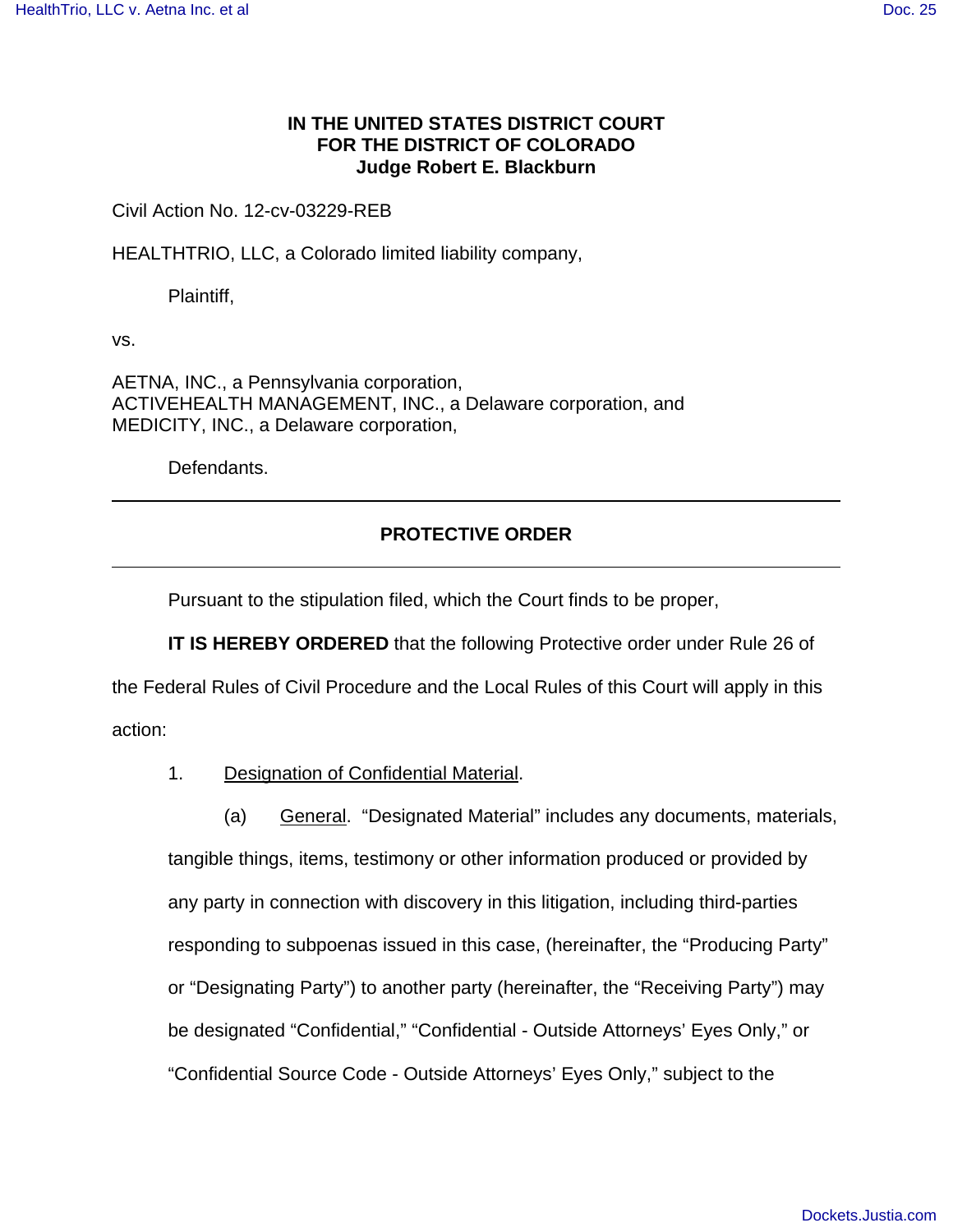limitations and guidelines set forth herein. For purposes of this Order, "Confidential" information shall mean all information that qualifies for protection under standards developed under FED. R. CIV. P. 26(c). The "Confidential - Outside Attorneys' Eyes Only" designation is reserved for extremely sensitive "Confidential" information whose disclosure to another party or nonparty would create a substantial risk of harm to the competitive position of the Producing Party. Any material constituting or containing non-public source code of a party's software or computer applications may be designated "Confidential Source Code - Outside Attorneys' Eyes Only."

(b) Designated Material shall also be designated for the purposes of protecting the Producing Party's proprietary, confidential, commercially or competitively sensitive technical, business, financial or trade secret information, the confidential, personal or financial affairs of its employees or third parties, or other information not publicly know. Examples of properly Designated Material include source code, trade secrets, non-public technical information, practices or methods, non-public marketing drafts, plans or strategies, product data or projections, non-public financial data, strategic business materials, or relationships with third parties, including any agreement documenting the terms of any such relationship. The preceding examples are listed for exemplary purposes only and are not intended to limit or restrict a Producing Party form designating other information "Confidential," "Confidential - Outside Attorneys' Eyes Only," or "Confidential Source Code - Outside Attorneys' Eyes Only" in good faith

(c) Limits on Designated Materials. No item shall be designated or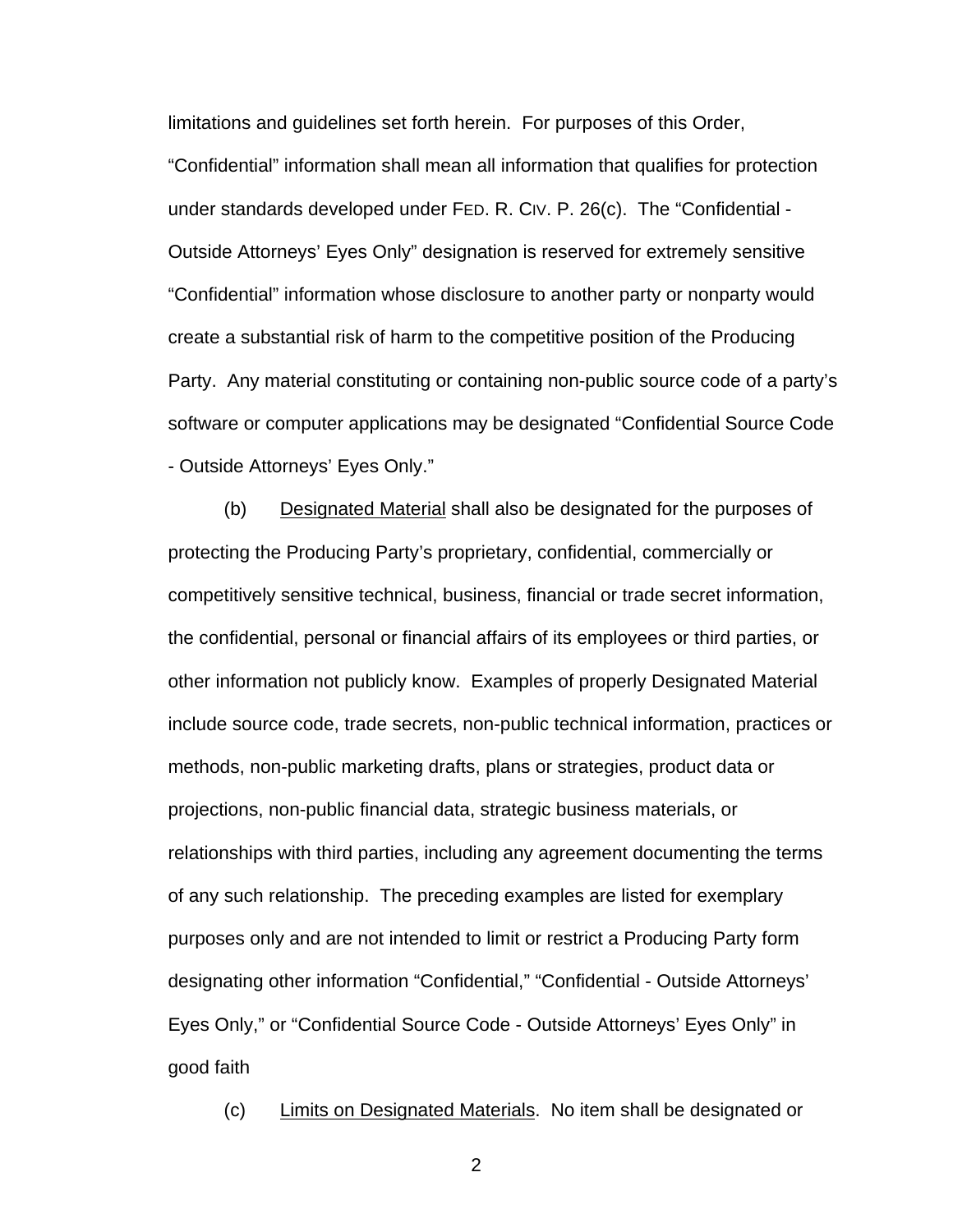deemed to be Designated Material if it is available to the public at the time of disclosure or becomes publicly known through means not constituting a breach of this Protective Order by the Receiving Party. This Protective Order shall not be construed to protect information that the Receiving Party can show was already known to it or was received by the Receiving Party after the time of disclosure hereunder from a third-party having the right to make such a disclosure.

(d) Designation Procedure. Designation shall be made, where practicable, by conspicuously marking each page of a document, each separate part or component of a thing, or each separate item of other material with the legend "Confidential," "Confidential - Outside Attorneys' Eyes Only" or "Confidential Source Code - Outside Attorneys' Eyes Only." If marking the Designated Material is not practicable, designation may be made on a container for a tag attached to the Designated Material. A party wishing to invoke the provisions of this Protective Order shall designate the documents, materials, items, or information, or portions thereof, at the time such information is disclosed, or when the party seeking protection becomes aware of the nature of the information disclosed and sought to be protected. In the case of information produced for inspection, but not yet provided to the inspecting party, such information shall presumptively be deemed "Confidential - Outside Attorneys' Eyes Only," regardless of whether so identified, until copies thereof are produced to the inspecting party, except that material constituting or reflecting source code shall be presumptively deemed "Confidential Source Code - Outside Attorneys' Eyes Only" and treated in accordance with the procedures of Paragraph 6 below.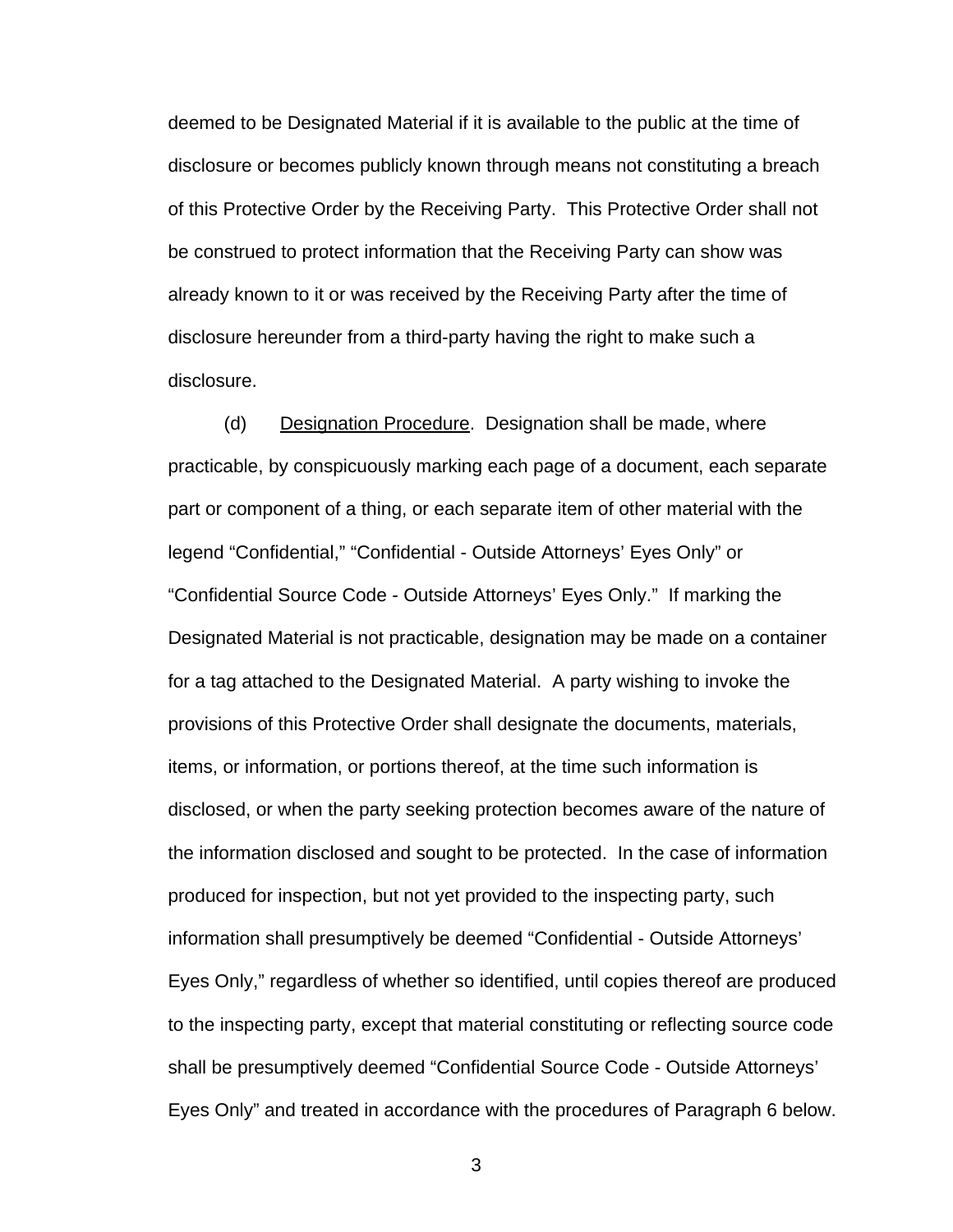(e) Designation Procedure for Deposition Testimony. With respect to deposition testimony, the witness under deposition, or his/her counsel, or any counsel representing any person or party at the deposition, may designate such testimony as "Confidential," "Confidential - Outside Attorneys' Eyes Only" or "Confidential Source Code - Outside Attorneys' Eyes Only," as appropriate, either on the record at the deposition or in writing to all parties within thirty (30) days after the mailing the deposition transcript by the court reporter. The provisions of this paragraph may be invoked with respect to the witness's entire deposition, or any portion thereof, at any time during the deposition or within thirty (30) days thereafter. Each party in receipt of a copy of a deposition transcript designated under this paragraph shall mark each copy of each portion of such Designated Material therein not already marked by the reporter "Confidential," "Confidential - Outside Attorneys' Eyes Only" or "Confidential Source Code - Outside Attorneys' Eyes Only," as provided for in Paragraph 1(d) above, and will thereafter destroy any unmarked copies of the transcript in its possession, custody or control. Until thirty (30) days after mailing of the t transcript by the court report has passed, the entire transcript shall be treated as "Confidential - Outside Attorneys' Eyes Only," except that any portion of any transcript reflecting material designated "Confidential Source Code - Outside Attorneys' Eyes Only" shall be presumptively treated in accordance with the procedures of Paragraph 6 below.

(f) Deposition Conduct. If Designated Material is referred to during the course of deposition of this action, or if any question asked, answer given, or answer about to be given contains or is reasonably likely to contain Designated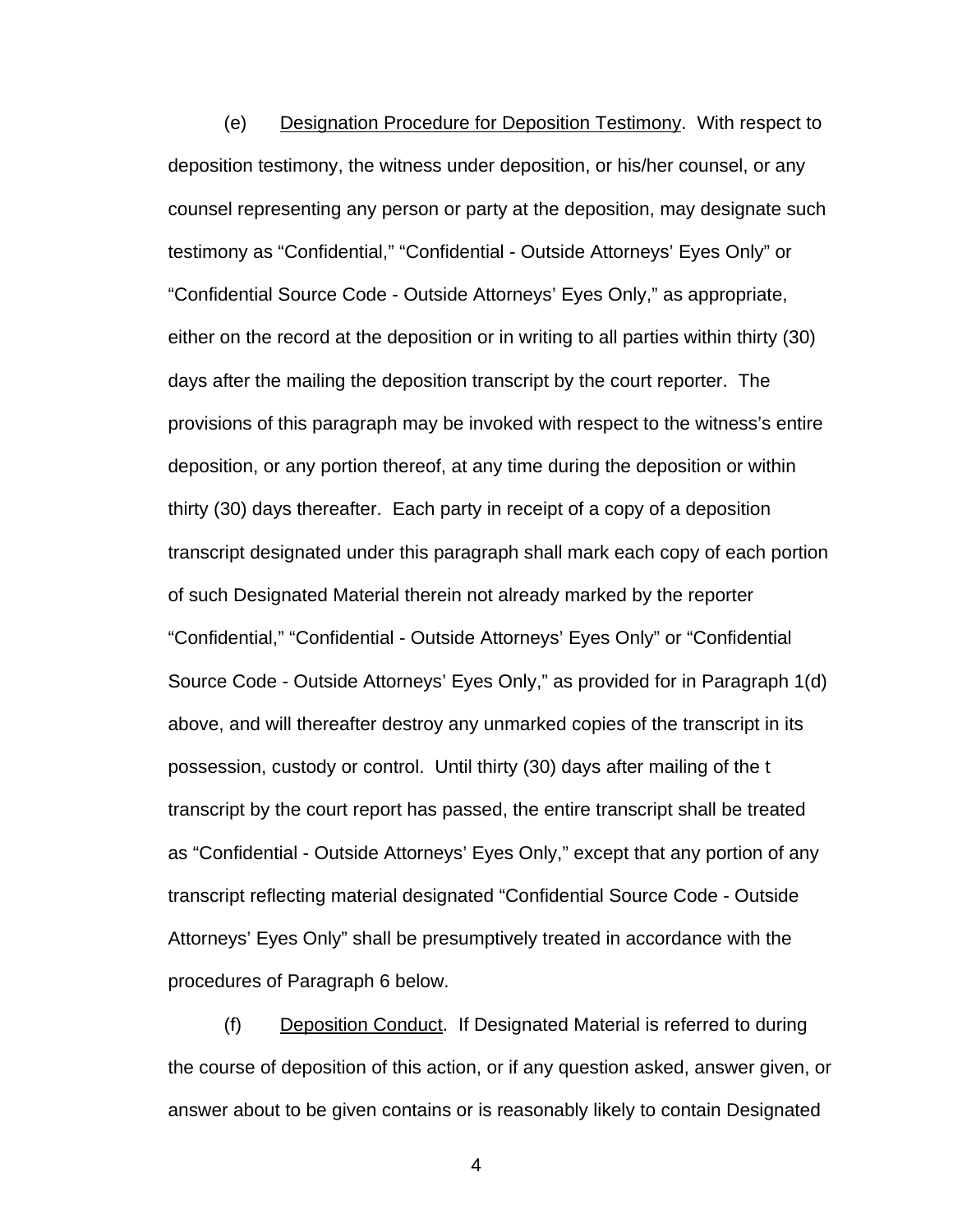Material, then, in the case of material designated "Confidential," any person who is not designated in Paragraph 4 below and is not the deponent, the deponent's counsel, the reporter or the videographer must leave the room during such portion of the deposition; in the case of material designated "Confidential - Outside Attorneys' Eyes Only" or "Confidential Source Code - Outside Attorneys' Eyes Only," any person who is not designated in Paragraph 5 below and is not the deponent, the deponent's counsel, the reporter or the videographer must leave the room during such portion of the deposition. This paragraph shall not be interpreted to authorize disclosure of Designated Material to any person to whom disclosure is prohibited by this Protective Order.

2. Limits on Use of Designated Material. Designated Material shall be used by a Receiving party only for purposes of prosecution or defense of this action and for no other purpose and, specifically, shall not be used by a Receiving Party for any business or competitive purpose. No Designated Material shall, without prior written consent of the Producing Party, be disclosed by a Receiving party to anyone other than the personnel specified in Paragraphs 4 and 5 below or in any manner other than as described in this Protective Order. Designated Material shall be carefully maintained so as to preclude access by persons who are not entitled to receive such information. Nothing in this Protective Order shall preclude any party or its counsel of record from disclosing or using, in any manner or for any purpose, any information or documents from the party's own files that the party itself has designated "Confidential," "Confidential - Outside Attorneys' Eyes Only" or "Confidential Source Code - Outside Attorneys' Eyes Only."

3. Patent Prosecution. In no event shall a Receiving Party use Designated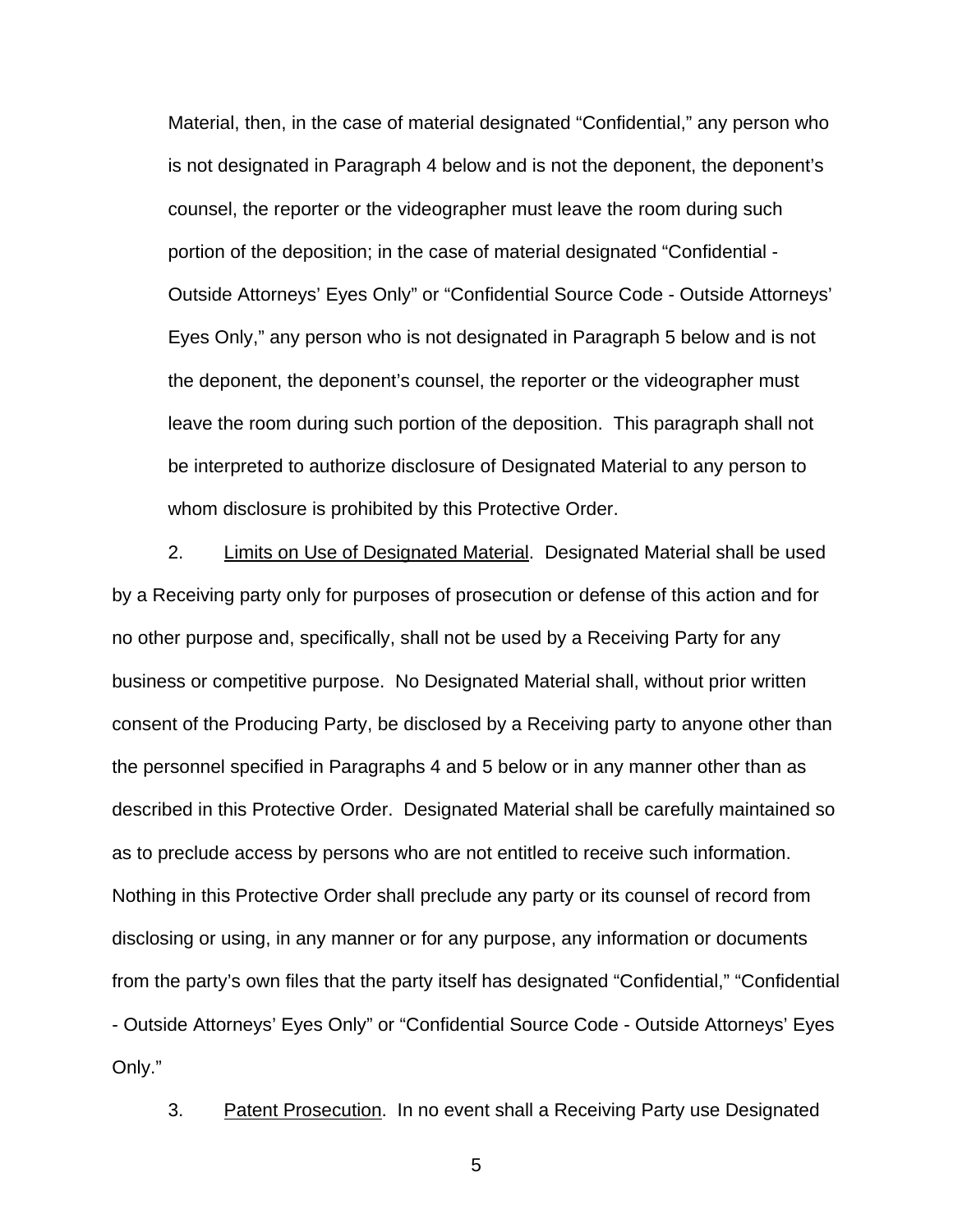Material of a Producing Party for the purpose of preparing or prosecuting any patent application, or in connection with any other proceeding before the U.S. Patent and Trademark Office or any foreign or international patent office. Individuals given access to material designated "Confidential - Outside Attorneys' Eyes Only," or "Confidential Source Code - Outside Attorneys' Eyes Only" under Paragraphs 5 and 6 below and who actually access any such material shall not themselves prepare, or counsel, or assist others with the preparation, filing, or prosecution of any of the plaintiff's or defendants' pending patent applications and any divisionals, continuations, continuations-in-part or foreign counterparts, whether issued, pending or yet to be filed. The restrictions in this paragraph do not apply to any reissue, reexamination, post-grant review, or other administrative proceeding challenging the validity or enforceability of one or more patents-in-suit that is initiated by a defendant to this lawsuit.

4. Access To Material Designated "Confidential". Material designated "Confidential" and all information and material derived from it, including copies, recordings, summaries, abstracts, excerpts, analyses, compilations or the like, may be given, shown, made available or communicated in any way only to:

(a) outside litigation attorneys for the parties who are employed by the firms of record in this case, their staff, and professional litigation support vendors retained by them or by the parties;

(b) independent consultants or experts engaged by counsel or by the parties in this litigation and their staffs, whether or not such experts are paid directly by a party, if cleared by the parties pursuant to Paragraph 7 of this Protective Order;

(c) independent persons or firms retained by any party for the purpose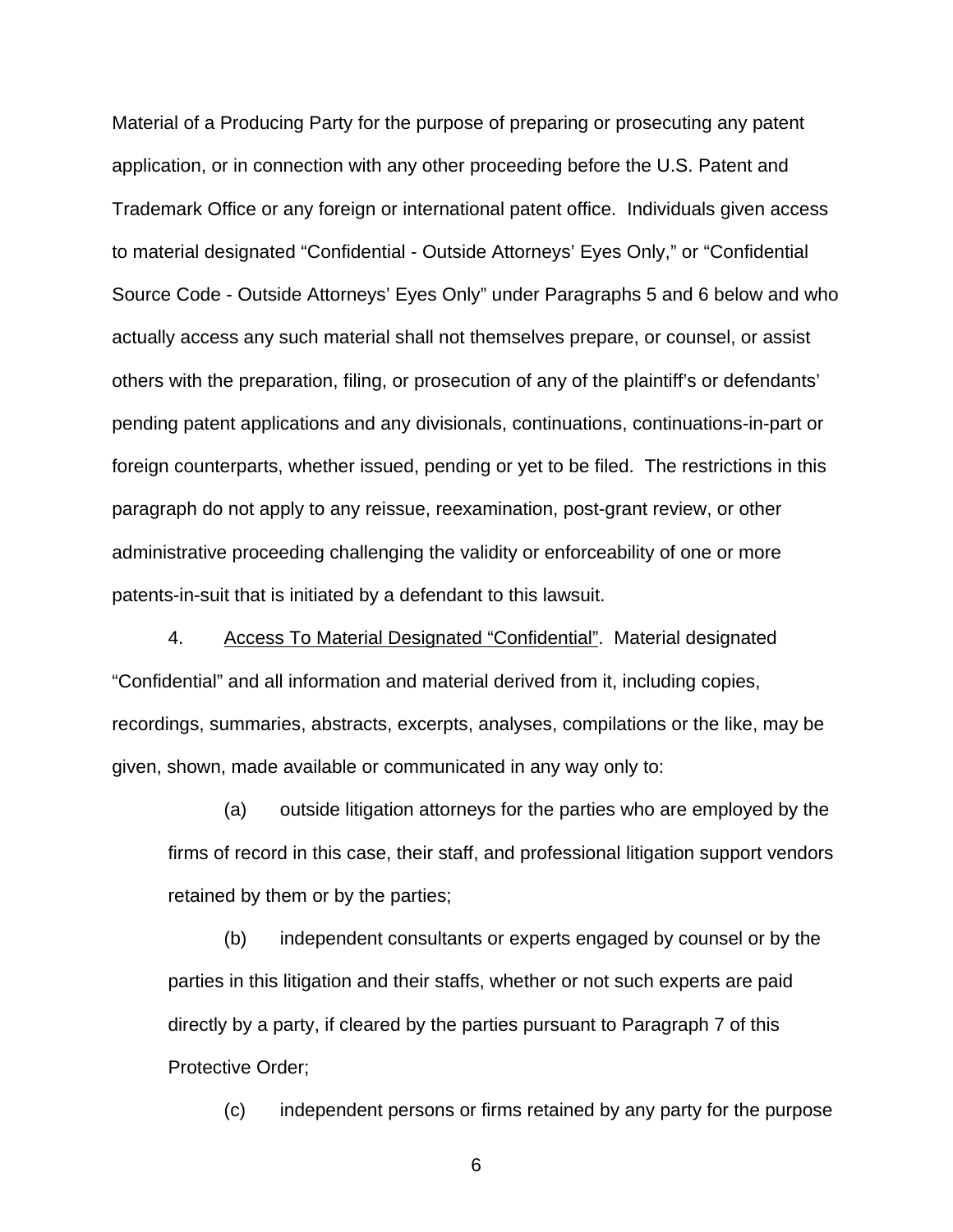of producing graphic or visual aids, if cleared by the parties pursuant to Paragraph 7 of this Protective Order;

(d) professional court reporters and videographers to the extent Designated Material is disclosed at a deposition such person is transcribing or recording;

(e) at a deposition, with respect to documentary material, any deponent who authored or has previously received the particular Designated Material sought to be disclosed to that person, if the document on its face or the deponent's testimony indicates that person authored or received the document;

(f) at a deposition, any deponent employed at the time of the deposition by the party that designated the particular Designated Material;

(g) at a deposition, any person formerly employed by the Designating Party who was involved in the matters to which the Designated Material relates or refers;

(h) the Court and its staff; and

(i) no more than three (3) specifically designated corporate officers or employees internally employed by each party (hereinafter "Designated Officers"), provided that "Confidential" information will be made accessible to such persons solely in connection with obtaining their advice in preparation for trial or depositions in this action, including any motions made in this action, and provided further that each Designated Officer review and agree to be bound by this Protective Order. Designated Officers are limited to those individuals designated below and may be substituted only on written consent of the parties: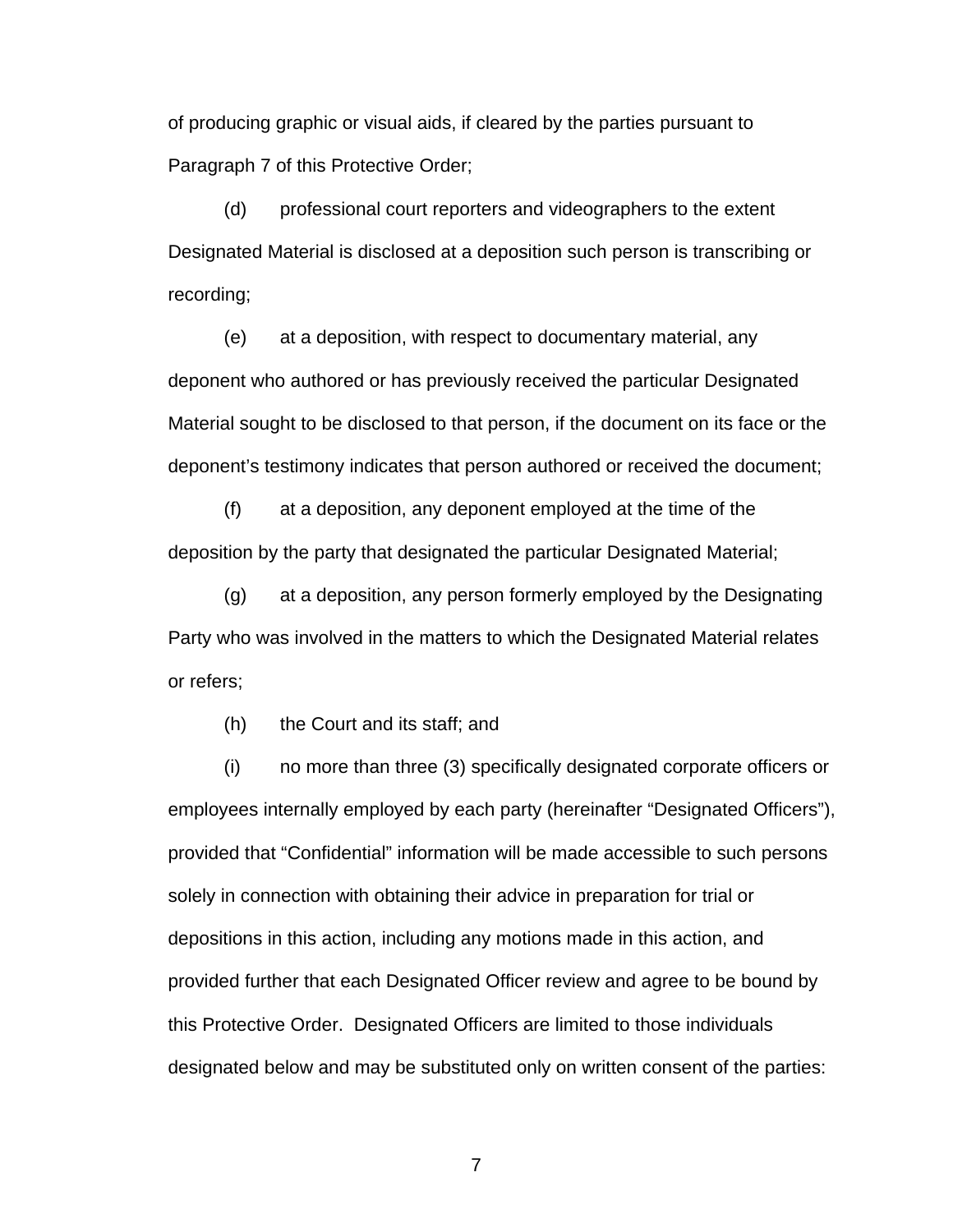(i) Plaintiff

Asma Hasan, General Counsel, HealthTrio LLC Dr. Malik Hasan, CEO, HealthTrio LLC Dominic Wallen, President and COO, HealthTrio LLC

(ii) Defendants:

Eric Myers, Chief of Staff for Law and Regulatory Affairs, Aetna Inc.

Ashish Shah, Chief Technology Officer and Head of Product, Medicity Inc.

Richard Noffsinger, CEO & President, ActiveHealth Management Inc.

For the avoidance of doubt, Designated Officers are not permitted access to any material designated "Confidential - Outside Attorneys' Eyes Only" or "Confidential Source Code - Outside Attorneys' Eyes Only."

5. Access to Materials Designated "Confidential - Outside Attorneys' Eyes Only." Material designated "Confidential - Outside Attorneys' Eyes Only" and all information and material derived from it, including copies, recordings, summaries, abstracts, excerpts, analyses, compilation or the like may be given, shown, made available or communicated in any way only to:

(a) outside litigation attorneys of the parties who are employed by the firms of record in this case, their staff, and professional litigation support vendors retained by them or by the parties;

(b) independent consultants or experts engaged by counsel or by the parties in this litigation and their staffs, whether or not such experts are paid directly by a party, if cleared by the parties pursuant to Paragraph 7 of this Protective Order;

(c) independent persons or firms retained by any party for the purpose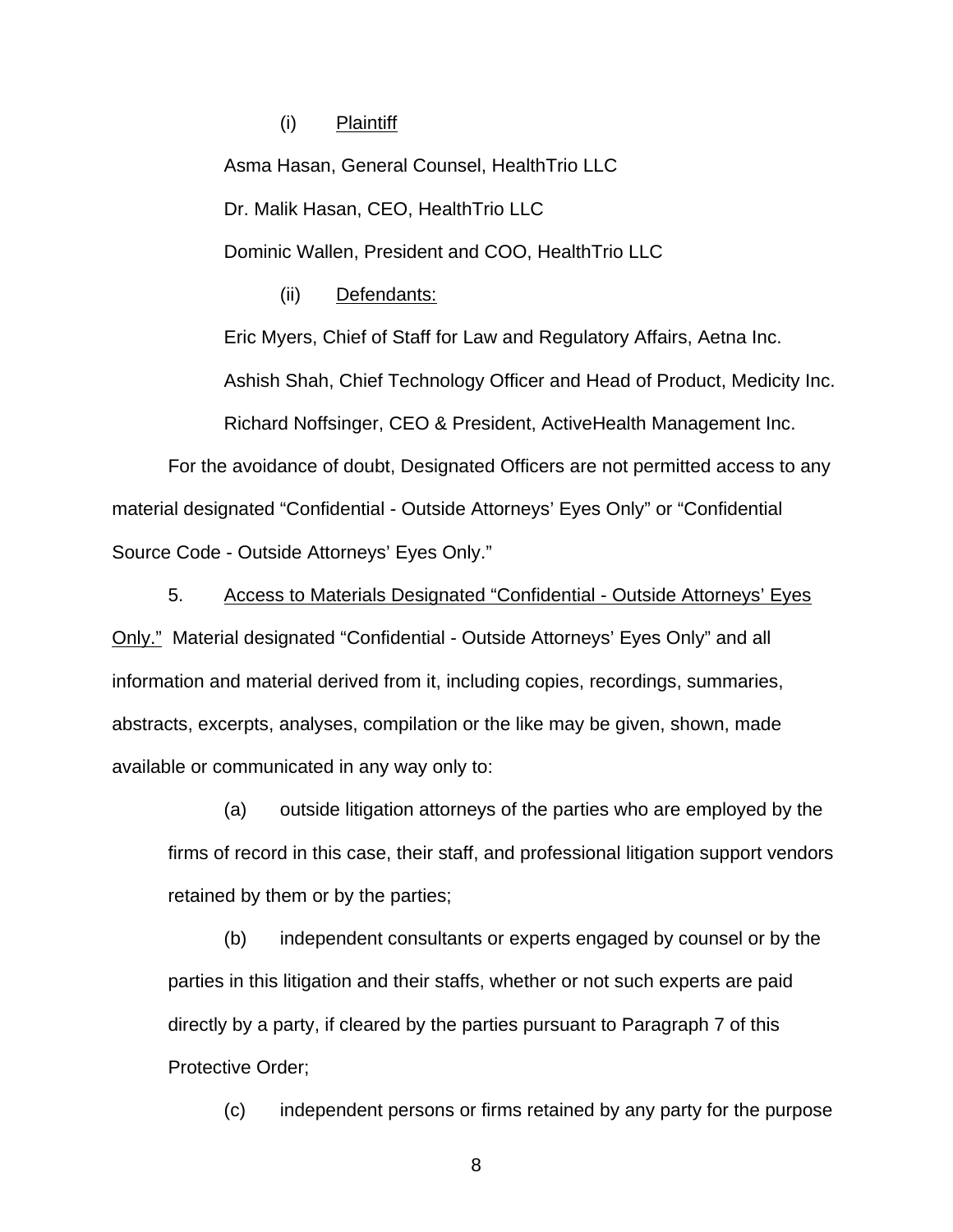of producing graphic or visual aids, if cleared by the parties pursuant to Paragraph 7 of this Protective Order;

(d) professional court reporters and videographers to the extent Designated Material is disclosed at a deposition such person is transcribing or recording;

(e) at a deposition, with respect to documentary material, any deponent who authored or has previously received the particular Designated Material sought to be disclosed to that person, if the document on its face or the deponent's testimony indicates that person authored or received the document.

(f) at a deposition, any deponent employed at the time of the deposition by the party that designated the particular Designated Material;

(g) at a deposition, any person formerly employed by the Designating Party who was involved in the matters to which the Designated Material relates or refers;

(h) the Court and its staff; and

(i) any Designated Officer listed above who is also an attorney and who agrees to be bound by the provisions of this Protective Order.

6. Access to Material Designated "Confidential Source Code - Outside Attorneys' Eyes Only." Protected material designated as "Confidential Source Code - Outside Attorneys' Eyes Only" will be subject to all the protections afforded to "Confidential - Outside Attorneys' Eyes Only" information and may be disclosed only to the individuals to whom "Confidential - Outside Attorneys' Eyes Only" information may be disclosed. Nothing in this protective order shall be construed so as to (i) obligate the parties to produce source code, (ii) serve as an admission that the source code of any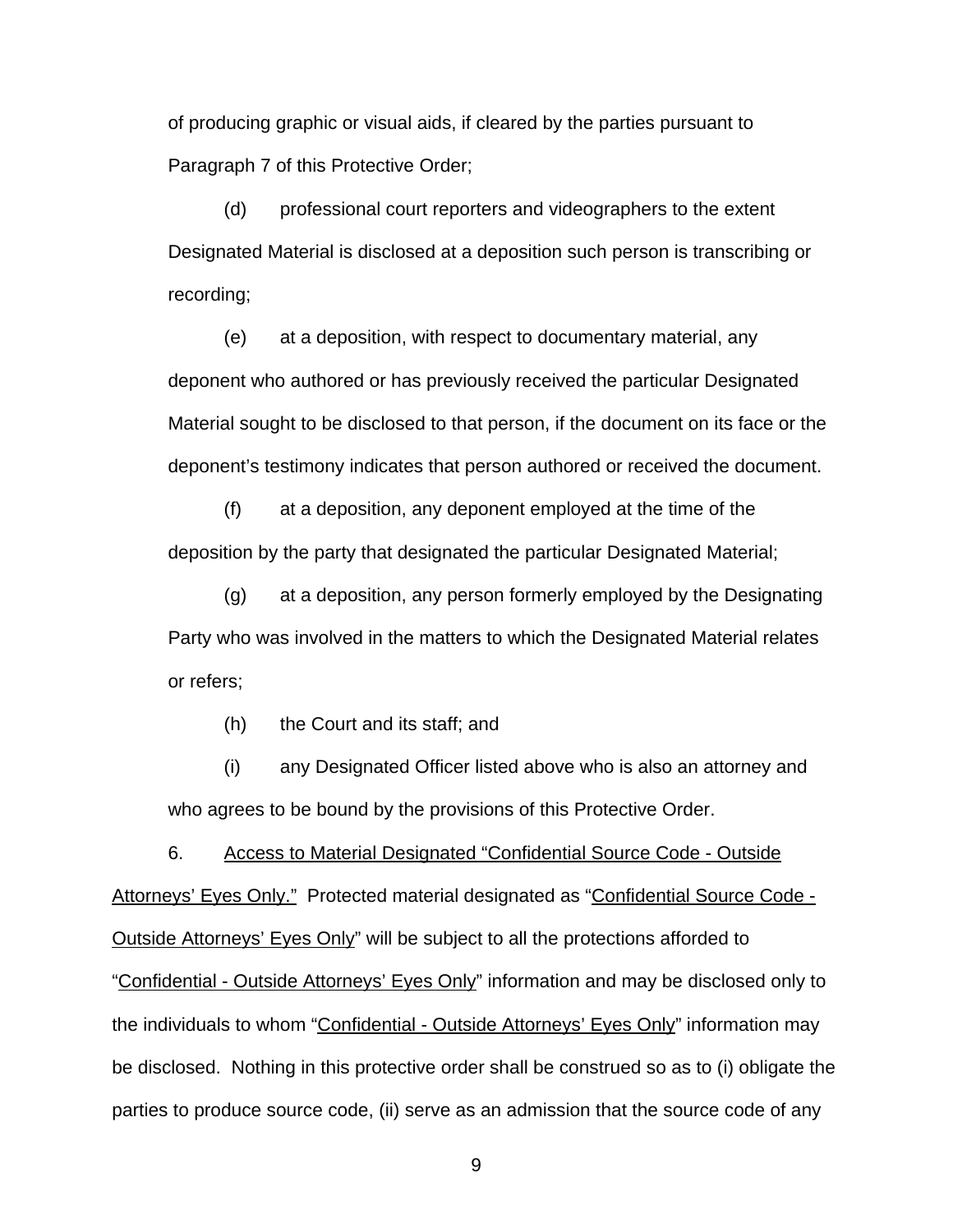type is discoverable in this litigation, or (iii) waive any party's right to object on any ground to the production of source code. In the event that source code is produced in this litigation, source code designated "Confidential Source Code - Outside Attorneys' Eyes Only" shall be afforded the following additional protections:

(a) Source code is to be produced as follows:

(i) The Designating Party will produce the source code and all related files in native format and broken out by version number and, if applicable, product name and/or product model number. The Designating Party will identify or supply software and/or programming tools that can be used to view the source code.

(ii) The production of a given version of source code and related files will preserve all file names, directory names, modification and/or commit dates, and directory structures.

(iii) The Designating Party will produce source code and related files designated "Confidential Source Code - Outside Attorneys' Eyes Only" pursuant to this Protective Order on an encrypted CD(s), DVD(s), hard drive(s), virtual drive(s), or other media.

 $(iv)$  To the extent that total compliance with Paragraphs  $6(a)(i)$ and 6(a)(ii) would be infeasible or burdensome for a Designating Party with respect to non-source-code documents or information (e.g., with respect to source code management or revision system files), the Designating Party and Receiving Party will discuss solutions wherein the documents or information are produced electronically and reasonably in compliance with Paragraphs 6(a)(i) and 6(a)(ii). This Paragraph does not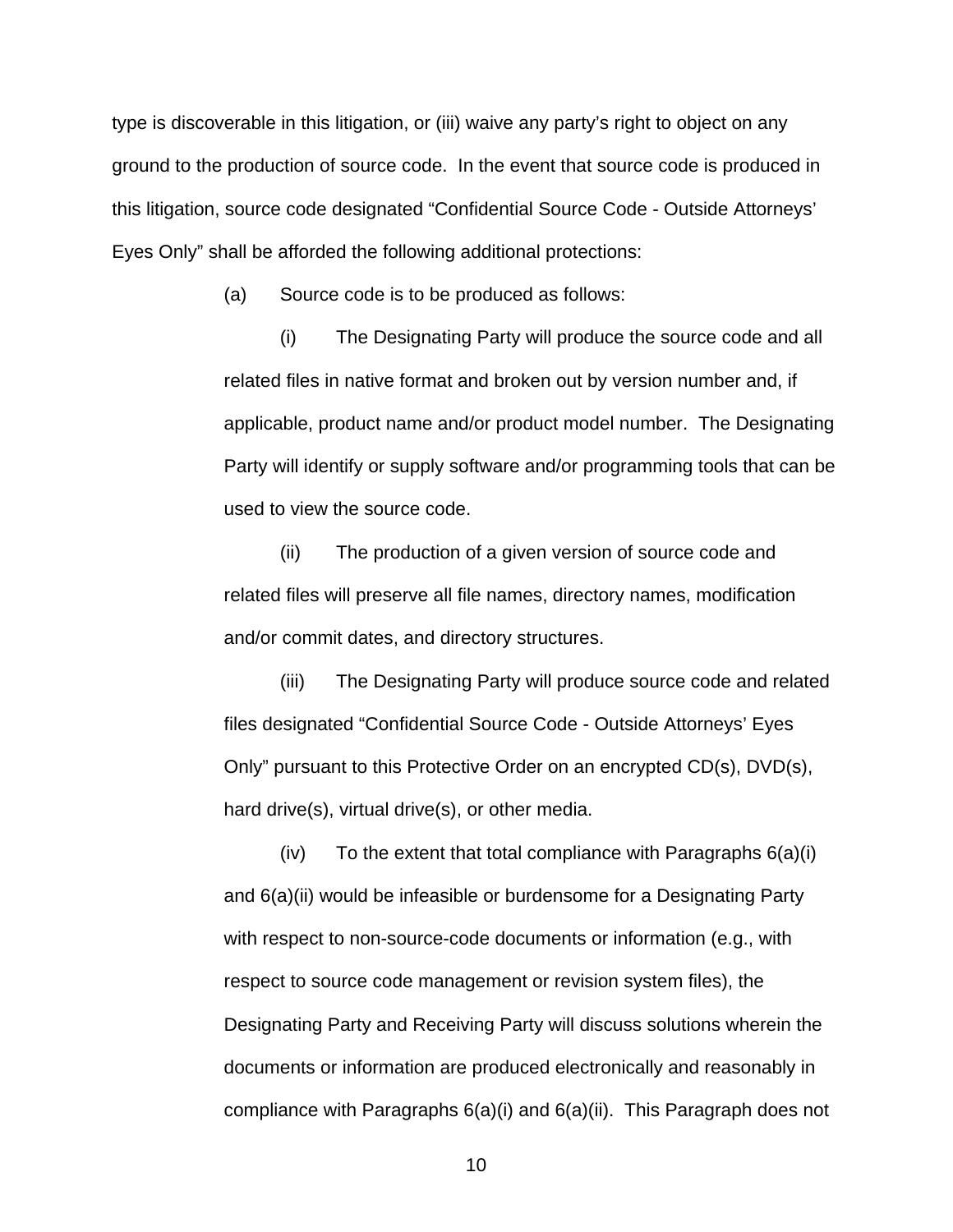exempt production of source code from compliance with Paragraphs  $6(a)(i)$  and  $6(a)(ii)$ .

(v) Paragraphs  $6(a)(i)$  through  $6(a)(ii)$  apply to the extent the source-code document or file related to source code is available to the Designating Party in native format. If the document is not available in native format (because, e.g., it is a printout of source code with handwritten remarks), the document may be produced in accordance with the Parties' agreements, and any orders by this Court, regarding other types of documents.

(b) To the extent any Receiving party electronically maintains "Confidential Source Code - Outside Attorneys' Eyes Only", such Receiving Party will maintain such "Confidential Source Code - Outside Attorneys' Eyes Only" solely at the offices of Outside Counsel for the Receiving Party or at the offices of independent consultants or experts engaged by counsel or by the parties in this litigation and qualified according to the procedures of Paragraph 7 of this Protective Order on an encrypted CD(s), DVD(s), hard drive(s), virtual drive(s) or other media, that is encrypted using commercially reasonable encryption technology. Access to the password(s) or decryption key(s) used to unlock the encrypted media will be restricted and such password(s) or decryption key(s) will be stored securely. Upon reasonable request, the Receiving party will provide the Designating Party with a list of the persons with access to such password(s) aor decryption key(s). Regardless of the encryption tool used, the Receiving Party must - except as otherwise specifically provided below - keep the "Confidential Source Code - Outside Attorneys' Eyes Only" in an encrypted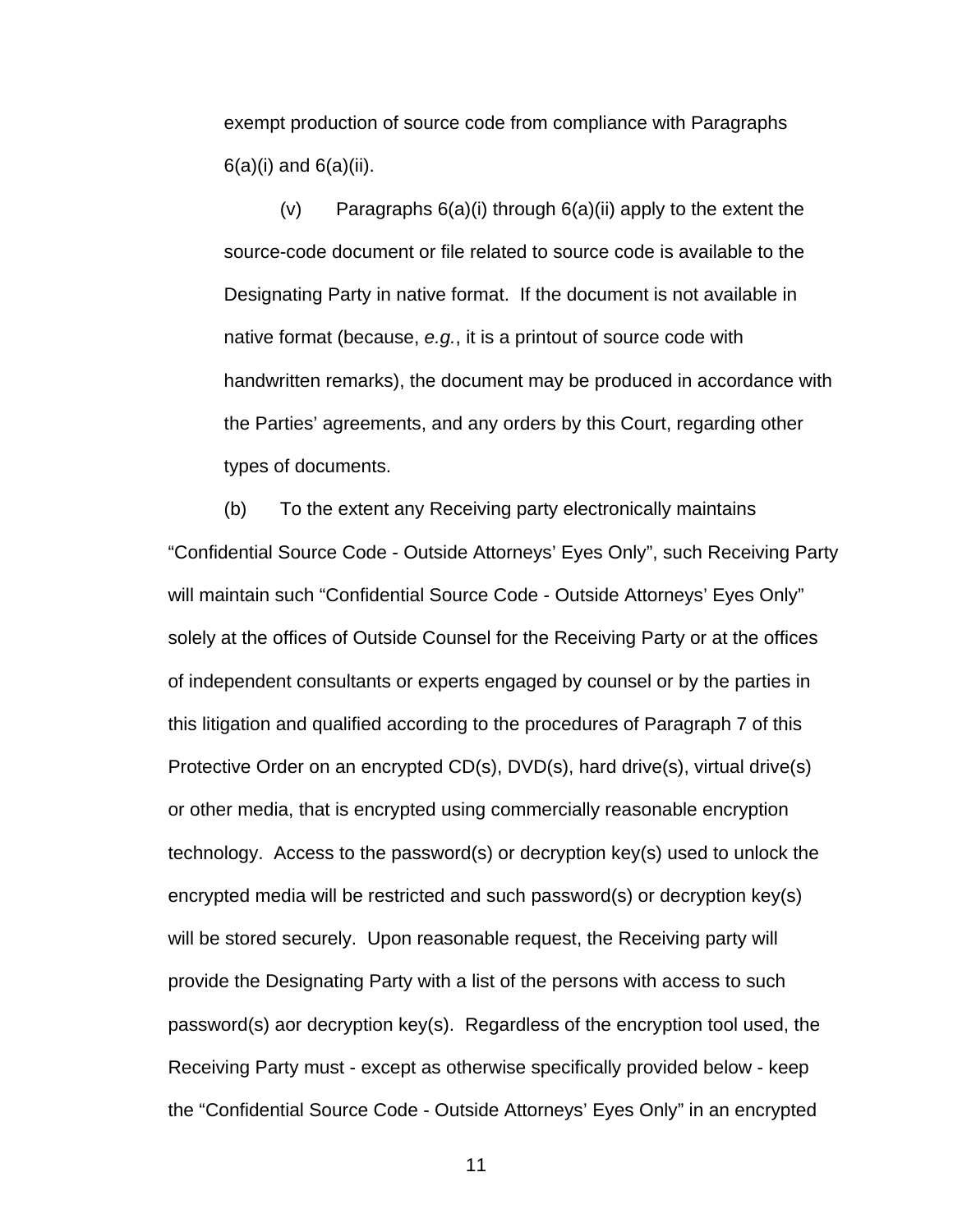state whenever not being actively used for this litigation. For example, if the encryption tool TrueCrypt is used, the Receiving Party will maintain the "Confidential Source Code - Outside Attorneys' Eyes Only" in a TrueCrypt standard container, which will ensure that the "Confidential Source Code - Outside Attorneys' Eyes Only" is only decrypted in random-access memory (RAM); additionally, the Receiving Party will only mount the TrueCrypt volume containing the "Confidential Source Code - Outside Attorneys' Eyes Only" to a drive as needed to review the code; when a review session is over, the volume will be dismounted.

(c) Regardless of how a Designating Party produces "Confidential Source Code - Outside Attorneys' Eyes Only", the Receiving Party will store any "Confidential Source Code - Outside Attorneys' Eyes Only" in a locked location solely at the office of Outside Counsel for the Receiving Party or at the offices of independent consultants or experts engaged by counsel or by the parties in this litigation and qualified according to the procedures of Paragraph 7 of this Protective Order. Access to the key(s) used to unlock any such location will be restricted and, upon reasonable request, the Receiving Party will provide the Designating Party with a list of the persons who have had access to such key(s). The location must be marked with an "Access Restricted" notice. The Receiving Party will maintain a log of all persons with access to the location to view "Confidential Source Code - Outside Attorneys' Eyes Only," and will provide a copy of the log to the Designating Party upon request if the Designating Party has a justifiable belief that "Confidential Source Code - Outside Attorneys' Eyes Only" has been improperly disclosed. The Receiving Party will electronically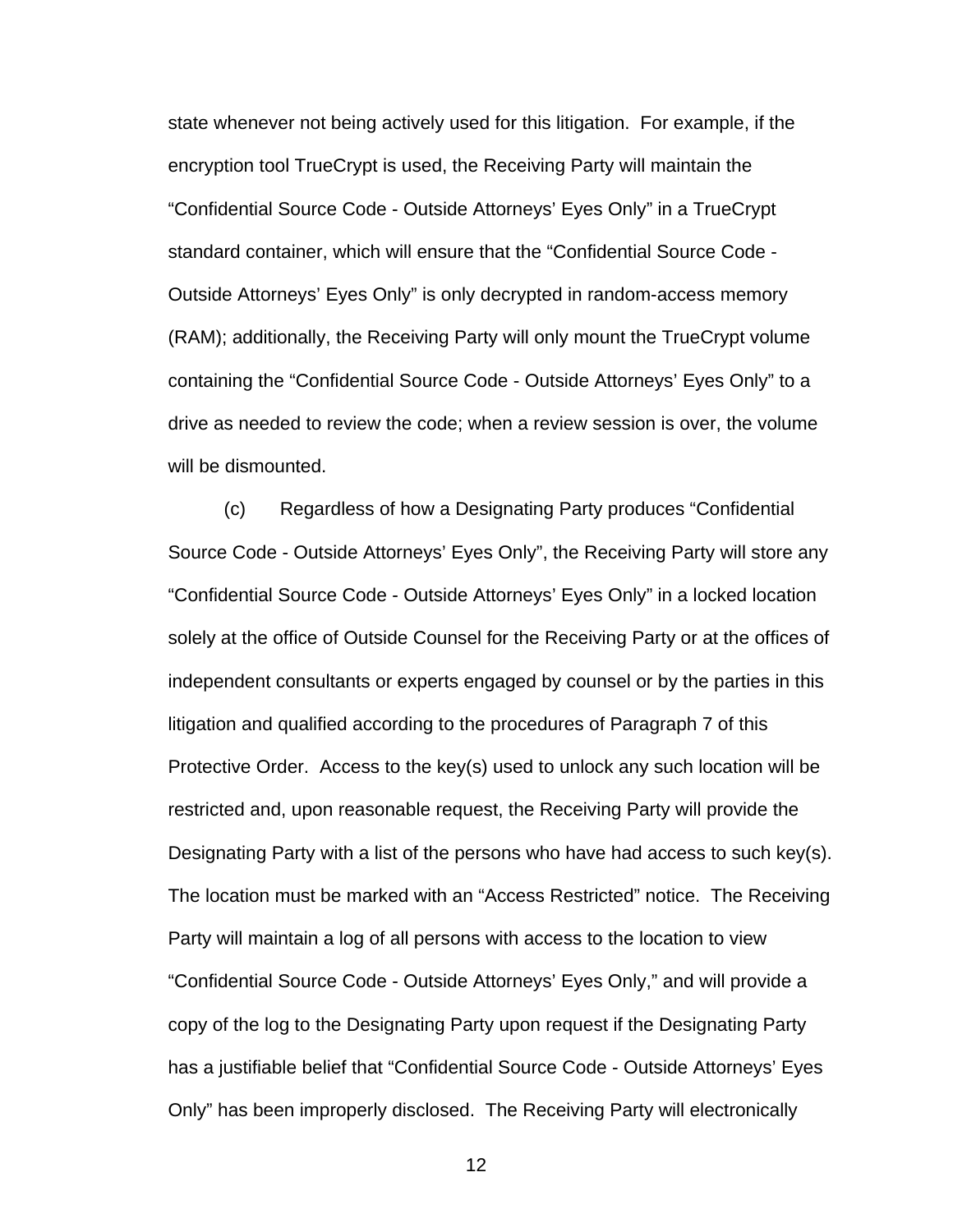access such "Confidential Source Code - Outside Attorneys' Eyes Only" only from a computer that is not connected to the Internet or a network, that is password-protected and that, when not in use, is, kept in a locked location as described in Paragraph 6(c). The password(s) used to protect any such computer will be stored securely and access to such password(s) will be restricted to the same individuals who have access to the password(s) or decryption key(s) used to unlock encrypted media.

(d) One such computer for each party receiving source code may also be brought to depositions and court proceedings provided such materials are maintained by Outside Counsel for the Receiving Party in an encrypted state during transport to and from the deposition or court proceedings, and that the Outside Counsel for the Receiving Party use such materials only when and to the extent reasonably necessary for the furtherance of its claims and defenses in this case.

(e) If source code is produced on an encrypted  $CD(s)$ ,  $DVD(s)$ , hard drive(s), virtual drive(s), or other media, the Receiving Party shall store it in that Receiving Party's locked location as described in Paragraph 6(c) after storing the contents on a computer that is not connected to the Internet or a network, that is password-protected and that, when not in use, is kept in a locked location as described in Paragraph 6(c). The Receiving Party shall not make any additional copies of the Designating Party's source code. The Receiving Party shall permanently delete the source code from its computers and return any CD(s) or other storage medium to the Producing Party within thirty (30) days of the conclusion of this action by settlement or final judgment, including exhaustion of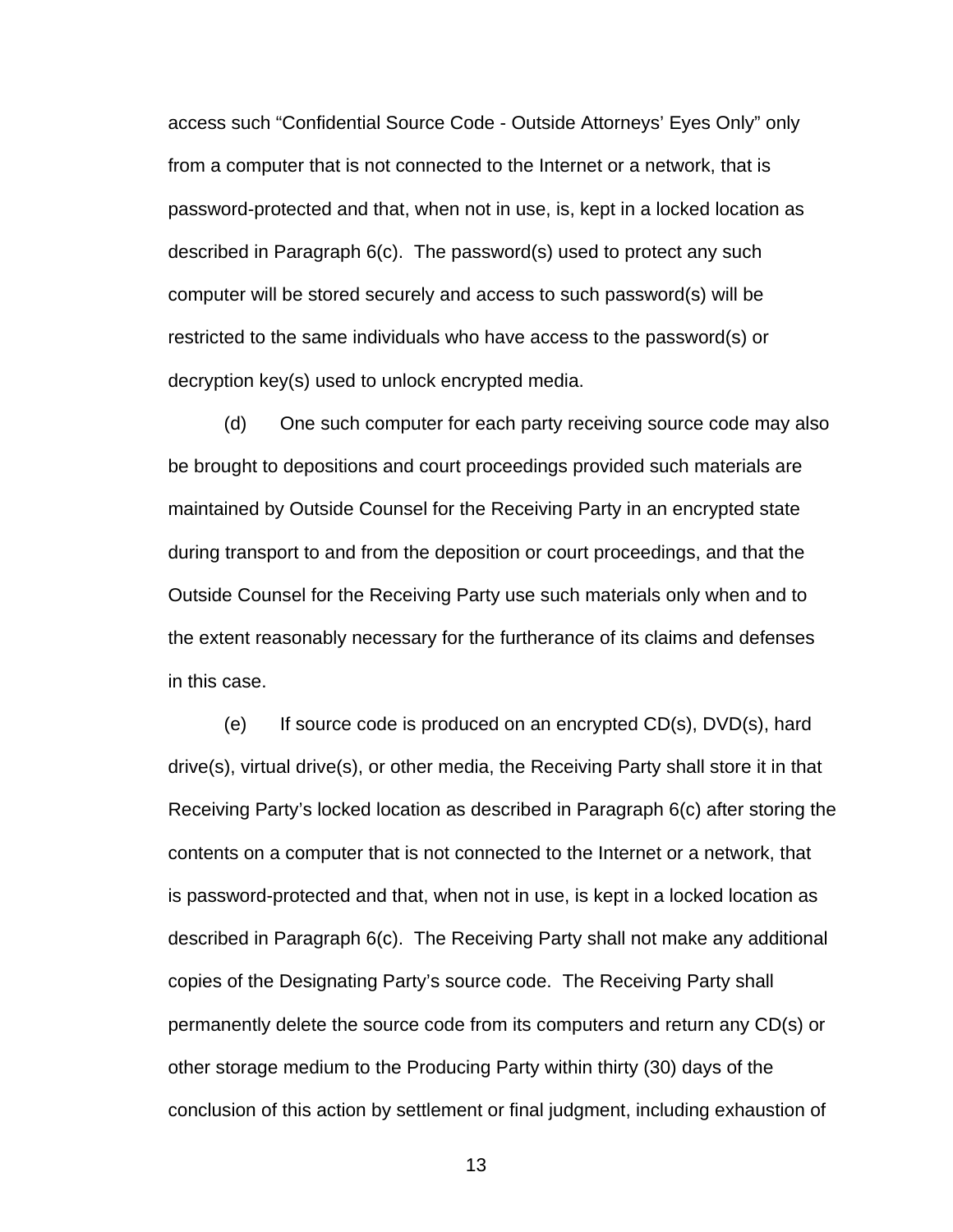all appeals.

(f) Outside counsel and their staff or an expert or consultant for the Receiving Party, qualified according to the procedures of Paragraph 7, shall be entitled to take notes relating to the source code but may not copy the source code into the notes. Any such notes shall be maintained at all times in a secure location under the direct control of an individual authorized to view "Confidential Source Code - Outside Attorneys' Eyes Only" material, and shall be destroyed within sixty (60) days of the conclusion of this action by settlement or final judgment, including exhaustion of all appeals, as required under Paragraph 18 below.

(g) Outside counsel and their staff or an expert or consultant for the Receiving Party may print limited portions of "Confidential Source Code - Outside Attorneys' Eyes Only" as reasonably necessary to facilitate the Receiving Party's furtherance of its claims and defenses in this case. Each page printed from "Confidential Source Code - Outside Attorneys' Eyes Only" will bear the notice "Confidential Source Code - Outside Attorneys' Eyes Only." The Receiving Party may print a total of 50 pages from "Confidential Source Code - Outside Attorneys' Eyes Only." Copies of printed pages for the purpose of filing with the court or providing exhibits to expert reports shall not count toward the total. The Receiving Party may request, in writing, permission form the Designating Party to print additional pages. The Designating party may withhold such permission only for good cause. While nothing in this Protective Order prevents the Parties from including "Confidential Source Code - Outside Attorneys' Eyes Only" in court filings made under seal or from preparing exhibits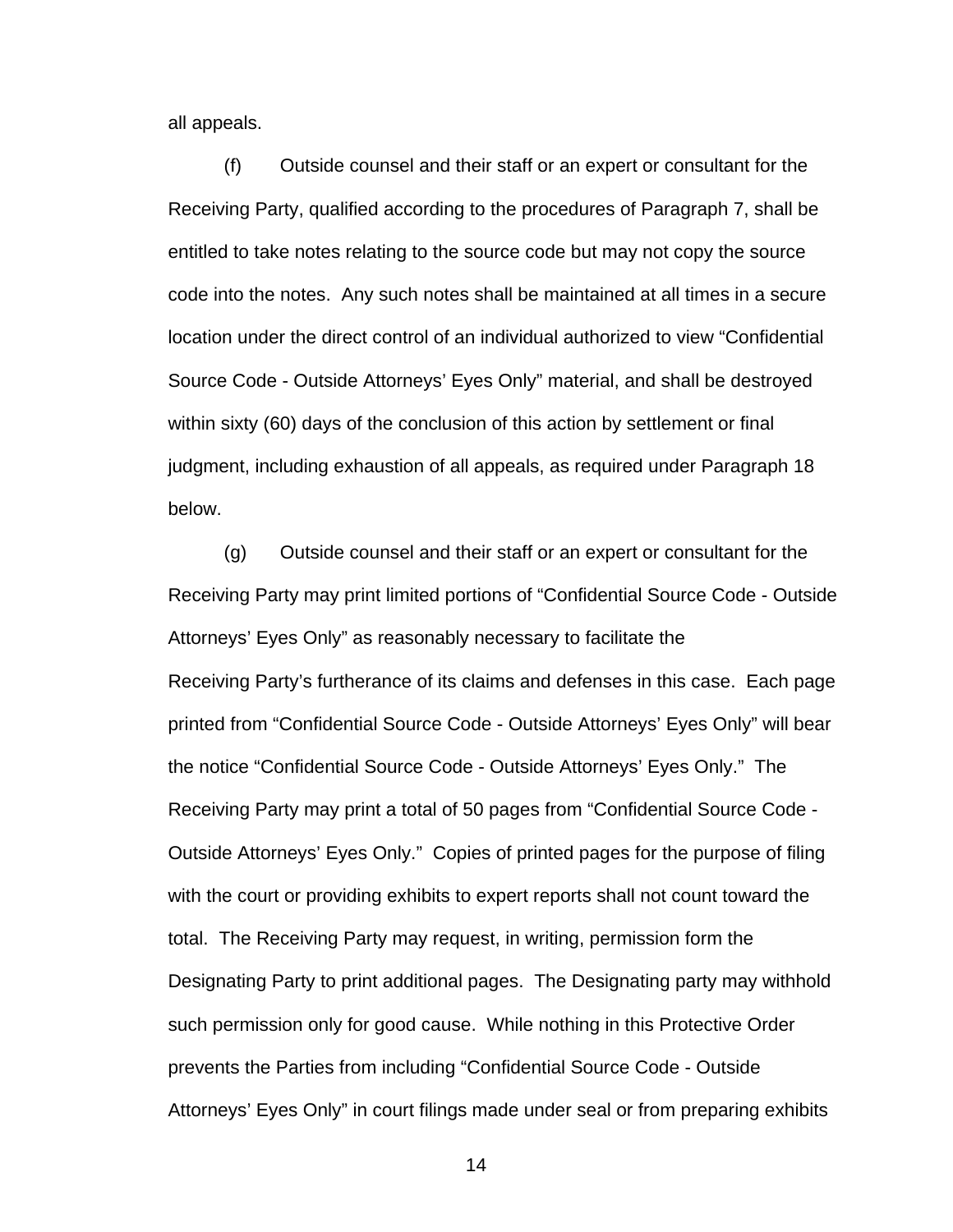including "Confidential Source Code - Outside Attorneys' Eyes Only" to be used in expert reports or at depositions, hearings, trial, mediation or other proceedings in this case, both parties will include information designated "Confidential Source Code - Outside Attorneys' Eyes Only" in such materials only when and to the extent reasonably necessary for the furtherance of its claims and defenses in this case.

(h) Any printouts of "Confidential Source Code - Outside Attorneys' Eyes Only" material shall be stored or viewed only at (i) the offices of outside counsel for the receiving party; (ii) the offices of outside experts or consultants qualified according to the procedures of Paragraph 7; (iii) the site where any deposition is taken, (iv) the Court; or (v) any intermediate location necessary to transport the information to one of the foregoing locations. Any printouts shall be maintained at all times in a secure location under the direct control of an individual authorized to view "Confidential Source Code - Outside Attorneys' Eyes Only" material, and shall be destroyed within sixty (60) days of the conclusion of this action by settlement or final judgment, including exhaustion of all appeals, as required under Paragraph 18 below. Upon reasonable request of the Designating Party, the Receiving Party will provide written confirmation of the number of printouts made of, "Confidential Source Code - Outside Attorneys' Eyes Only" material.

(i) The parties shall cooperate to take such steps as are reasonably necessary to protect information which contains or discloses the substances of any portion of the designation source code from disclosure to the public, including (subject to this Court's rules) in the course of the trial of this action,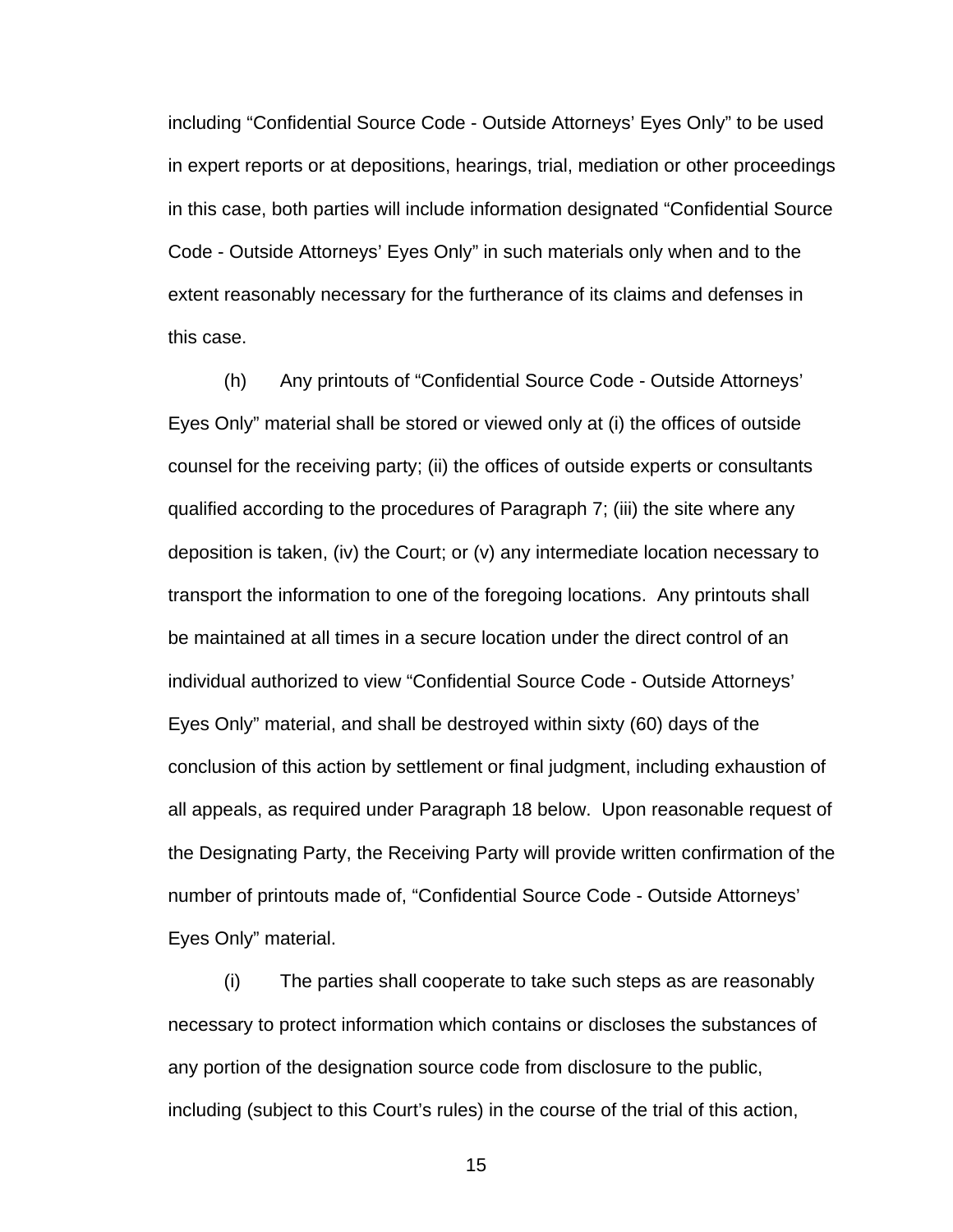during any hearing in this action, and in any briefing or other filing in this action.

7. Clearance Procedure for Consultants, Experts and Graphics Firms. Designated Material may be provided to an independent consultant or expert, or a firm retained for the purpose of producing graphics or other visual aids, as described in Paragraphs 4(b)-(c) and 5(b)-(c) only after five (5) business days following written noice to the Designating Party of the proposed disclosure to the consultant or expert. With the written notice shall be included a fully executed copy of the Acknowledgment attached hereto as Exhibit A, completed by the consultant, expert or graphics firm. With respect to the independent consultant or expert described in Paragraphs 4(b) and 5(b), a current resume or curriculum vitae including any previous or current relationship (personal or professional) with any of the parties, a listing of all papers or articles written in the previous ten years, and list of persons or entities by which or on behalf of which the consultant or expert has been retained in the preceding five (5) years, including a brief description of the subject matter of each such retention and technology involved (if applicable) must be provided. If the Designating Party objects, in writing, to disclosure of Designated Material to the consultant, expert or graphics firm within the five (5) day period, no disclosure of Designated Material may be made to such person or firm pending resolution of the objection. If the parties cannot resolve the issue informally, the party objecting to the proposed disclosure may, within ten (10) business days of providing written objection to the party desiring to disclose Designated Materials to its expert or consultant, seek an appropriate order from the Court disqualifying the consultant or expert or protecting against the proposed disclosure to the consultant or expert. Until the Court rules on the matter, no disclosure of Designated Material to the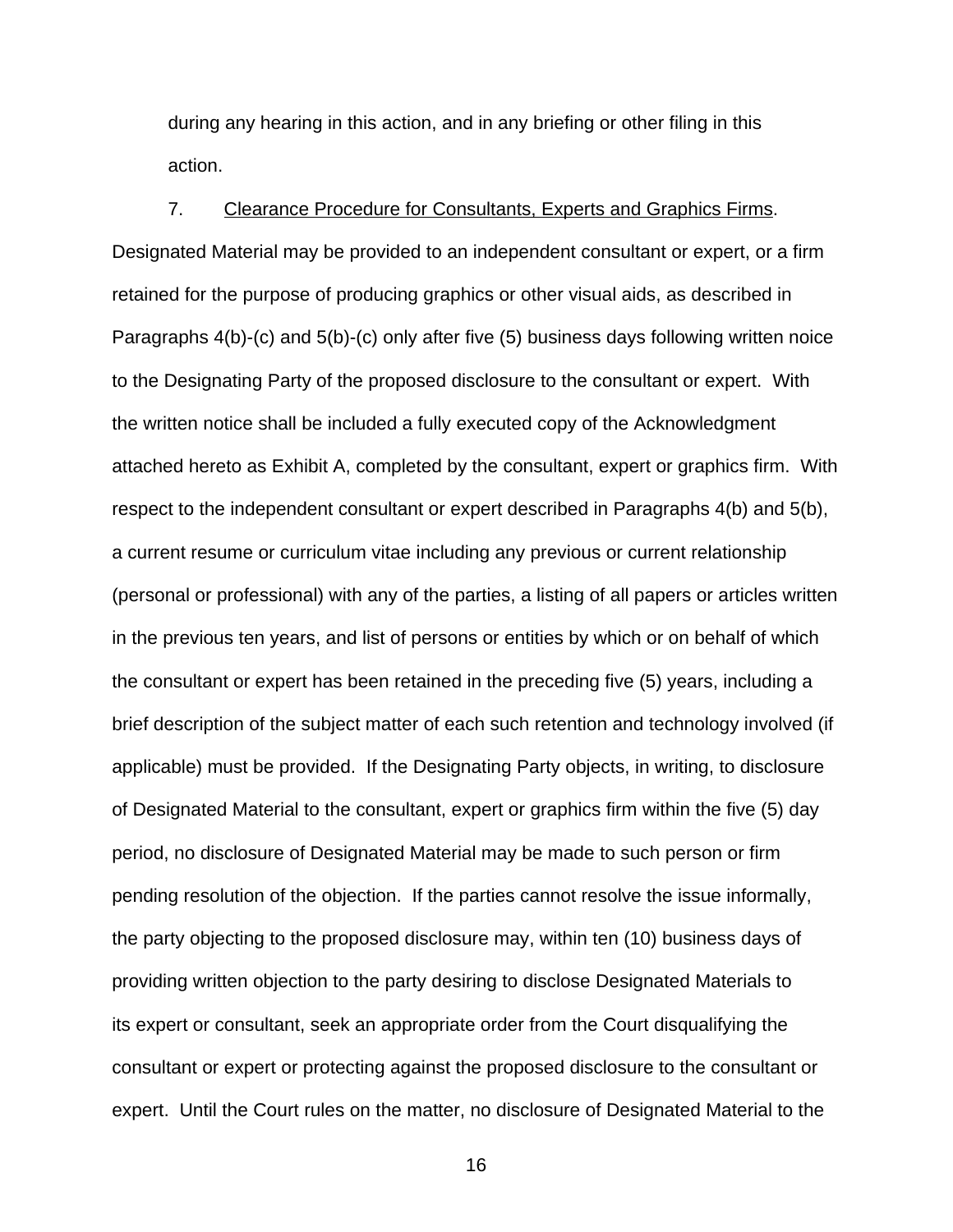consultant or expert shall be made.

8. Expert Discovery. Drafts of expert reports, other writings generated by testifying experts with respect to their work in this case, and communications between outside counsel and experts relating to their work in this case are exempt from discovery in this or any other litigation, unless relied on by the expert as a basis for his or her expert testimony. Nothing in this Order shall be construed to limit the discovery or examination of expert witnesses concerning documents or other information relied on by the expert as a basis for his or her final opinions in this case, or compensation received by such expert witness for his or her testimony, if any, including but not limited to disclosures required by FED. R. CIV. P. 26(a)(2)(B)(vi).

9. Third Party Confidential Information. The parties recognize that discovery of a third-party may involve receipt of that party's confidential information. Accordingly, a third party may designate confidential information produced by it "Confidential," "Confidential - Outside Attorneys' Eyes Only" or "Confidential Source Code - Outside Attorneys' Eyes Only" pursuant to the terms of this Protective Order and is subject to all applicable provisions of this Protective Order with respect to any material or designated (such Designated Material is hereinafter referred to specifically as "Third Party Confidential Information"). In order to ensure adequate protection of Third Party Confidential Information disclosed during depositions where counsel for the third party in question is not present, such as the deposition of an expert witness retained by a party, the party that issued the subpoena to the third party or otherwise requested Third Party Confidential Information from the third party may provisionally designate any portion of the deposition transcript discussing the Third Party Confidential Information "Confidential," "Confidential - Outside Attorneys' Eyes Only" or "Confidential Source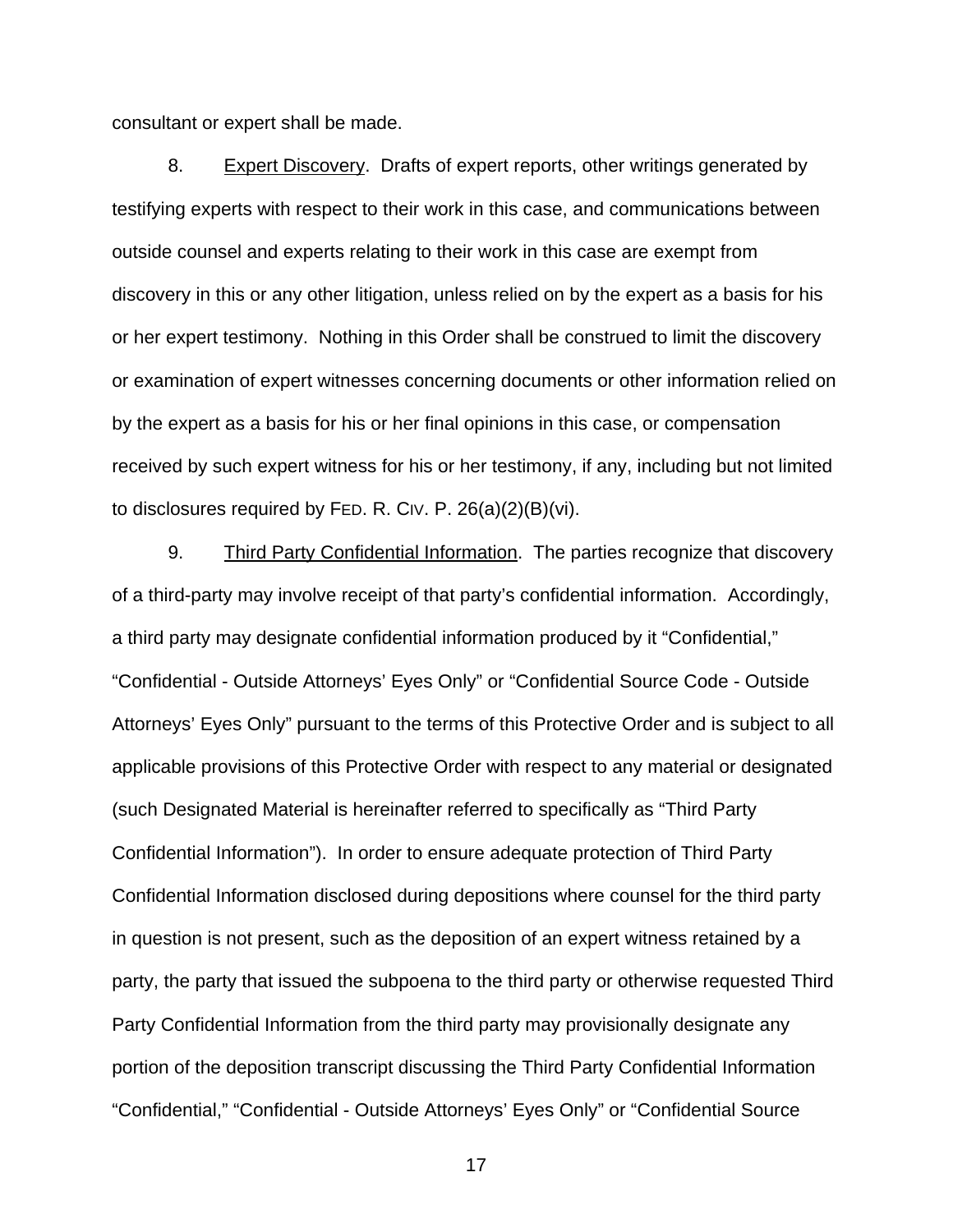Code - Outside Attorneys' Eyes Only" in accordance with the procedures of Paragraph 1(d) and will promptly notify the third party in writing of the provisional designation, such that the third party can confirm the appropriateness of the designation and take such other measures it deems necessary to protect the confidentiality of its information.

10. Filing Designated Material with the Court. All Designated Material filed with this Court in this case by any party, including any pleadings, deposition transcripts, exhibits, discovery responses, or other documents purporting to reproduce or paraphrase Designated Material, shall be filed in accordance with D.C.COLO.LCivR 7.2.

11. Errors in Designation. A Producing Party that inadvertently fails to designate an item pursuant to this Protective Order at the time of the production shall make a correction promptly after becoming aware of such error. Such correction and notice thereof shall be made in writing accompanied by substitute copies of each item, appropriately designated. Those individuals who reviewed the documents or information prior to the notice of the failure to designate by the Producing Party shall, to the extent reasonably feasible, return to the Producing Party or destroy all copies of such undesignated documents and shall honor the provisions of this Protective Order with respect to the use and disclosure of any confidential information contained in the undesignated documents, from and after the date designation.

12. Improper Disclosure. If information designated pursuant to this Protective Order is disclosed to any person other than in the manner authorized by this Protective Order, the party responsible for this disclosure must immediately bring all pertinent facts relating to such disclosure to the attention of the Designating Party, without prejudice to other rights and remedies of the Designating Party, and shall make every effort to prevent further improper disclosure.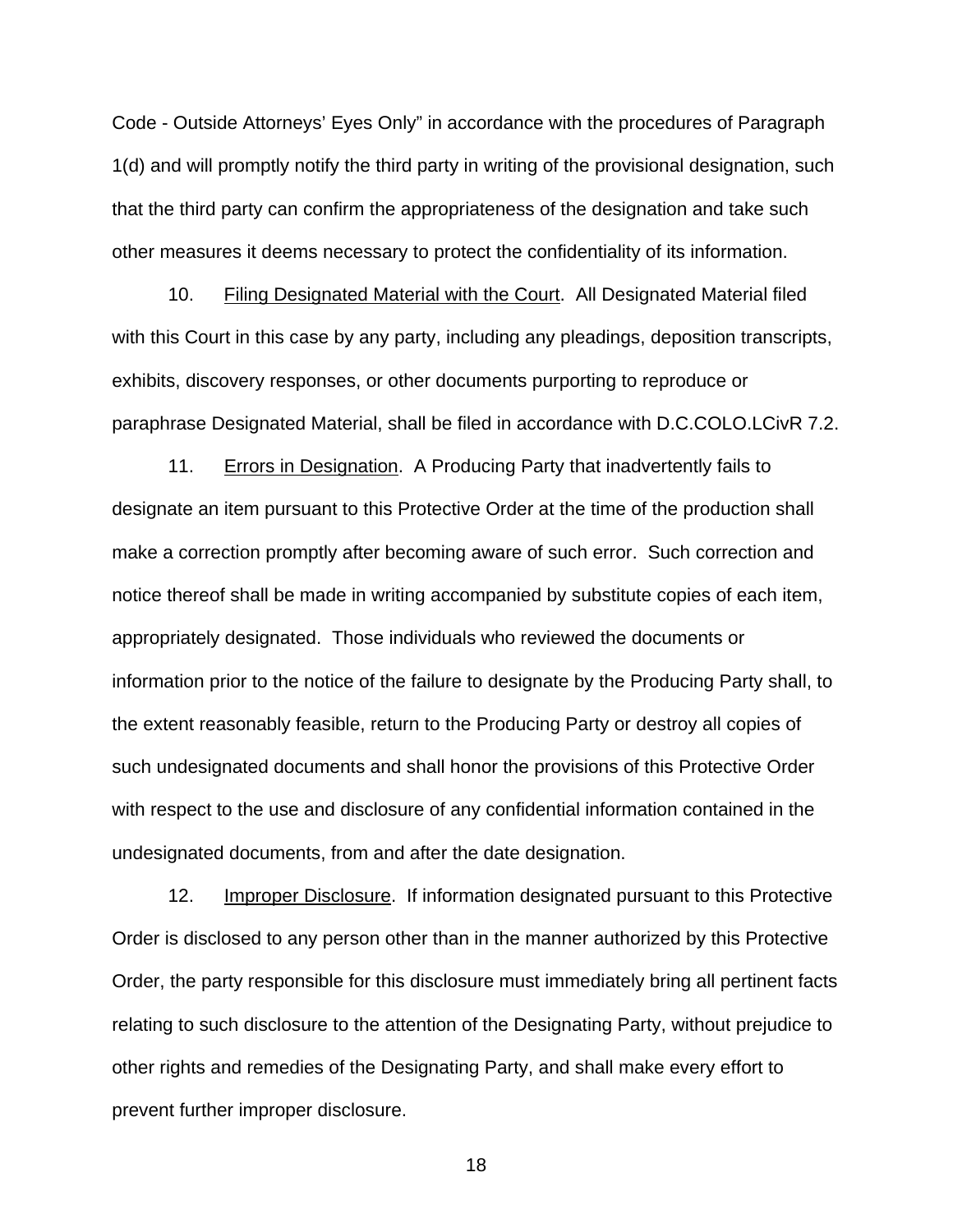13. Objections to Designations. If at any time during the pendency of this litigation any party claims that information is not appropriately designated (the "Objecting Party"), the Objecting Party may serve notice of objection on the Designating Party. Within ten (10) calendar days of receiving such notice, the Designating Party shall respond in writing. If the Designating Party and the Objecting Party cannot resolve the dispute, the Objecting Party may move for an order from the Court for redesignation of the disputed material. If the Objecting party moves for an order from the Court for re-designation, the Designating Party shall bear the burden to establish that the original designation complies with the guidelines and limitations described in this Order. Until or unless the parties formally agree in writing to the re-designation of such material, or until such time as the material is re-designated by order of the Court, all Designated Materials will continue to receive confidential treatment pursuant to the terms of this Protective order in accordance with the designation chosen by the Designating Party.

14. Use of Designated Material at Trial or Other Court Proceedings. This Protective Order, insofar as it restricts the dissemination and use of Designated Material, shall not apply to the introduction of evidence at trial or the display or discussion of Designated Material during hearings held by the Court, including but not limited to claim construction and summary judgment hearings. However, any party or third party may seek appropriate court orders, including without limitation, an order which restricts the use of any material covered by this Protective Order during the trial or other Court proceeding, requests that portions of the transcript be sealed, or restricts access of the public to certain portions of the trial or other Court proceeding.

15. Inadmissibility of Designation. Unless the parties stipulate otherwise,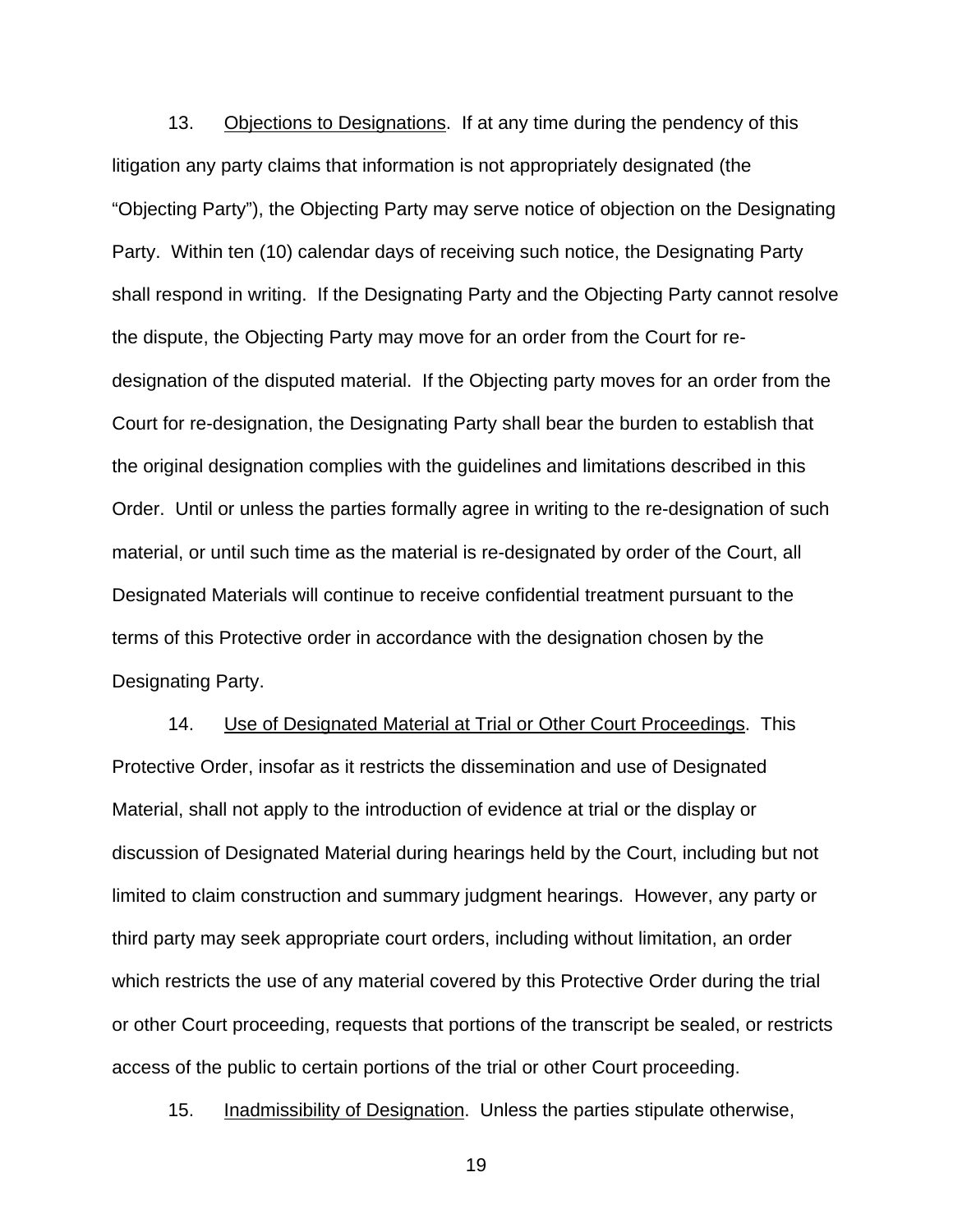evidence of the existence or nonexistence of a designation under this Protective Order shall not be admissible for any purpose, nor shall the designation or acceptance of any information designated pursuant to this Protective Order constitute an admission or acknowledgment that the material so designated is in fact proprietary, confidential, or a trade secret.

16. Inadvertent Production of Privileged Materials. Counsel shall make reasonable efforts to identify materials protected by the attorney-client privilege or the work product doctrine prior to the disclosure of any such materials. The inadvertent production of any document or thing shall be without prejudice to any claim that such material is protected by the attorney-client privilege or protected from discovery as work product and no Producing Party shall be held to have waived any rights thereunder by inadvertent production. If a Producing Party discovers that materials protected by the attorney-client privilege or work product doctrine have been inadvertently produced, counsel for the Producing Party shall promptly give written notice to counsel for the Receiving Party. The Receiving Party shall take prompt steps to ensure that all known copies of such material are returned to the Producing Party or destroyed with such destruction certified in writing. The Receiving Party may afterward contest such claims of privilege or work product as if the materials had not been produced, but shall not assert that a waiver occurred as a result of the production.

17. Notification of Subpoena, Document Request, or Order in Other Litigation. If a Receiving Party is served with a subpoena, document request, or order issued in other litigation that would compel disclosure of any information or items designated by another party to this action as "Confidential," "Confidential - Outside Attorneys' Eyes Only" or "Confidential Source Code - Outside Attorneys' Eyes Only," the Receving Party